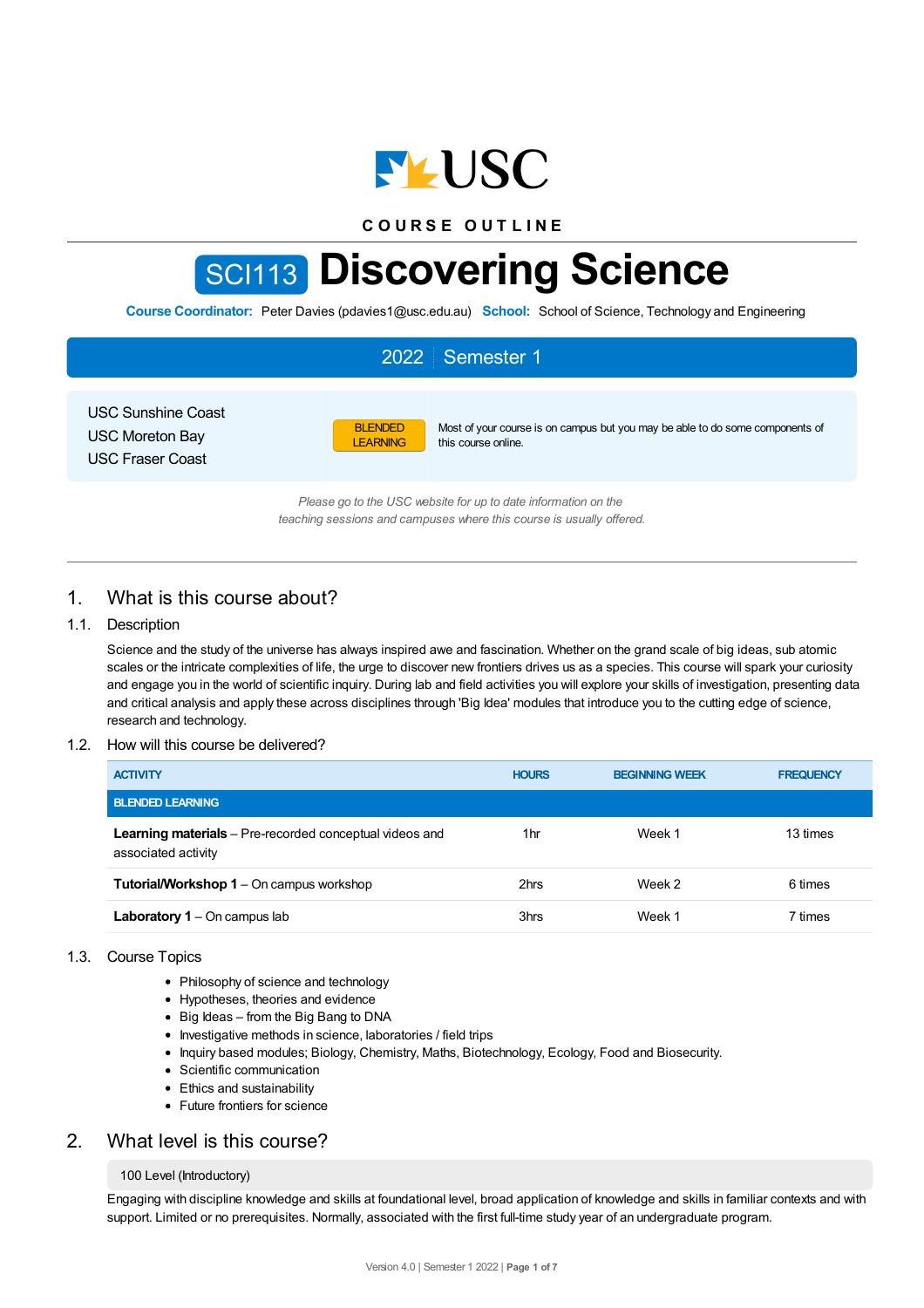# 3. What is the unit value of this course?

12 units

# 4. How does this course contribute to my learning?

|     | <b>COURSE LEARNING OUTCOMES</b>                                                                                                                                               | <b>GRADUATE QUALITIES</b>                                                 |  |
|-----|-------------------------------------------------------------------------------------------------------------------------------------------------------------------------------|---------------------------------------------------------------------------|--|
|     | On successful completion of this course, you should be able to                                                                                                                | Completing these tasks<br>successfully will contribute to<br>you becoming |  |
|     | Demonstrate foundational scientific knowledge in core disciplines (biology, chemistry, math,<br>biotechnology, ecology, food and biosecurity)                                 | Knowledgeable                                                             |  |
|     | Apply the methods of science to collect, accurately record, interpret and draw conclusions from<br>observational and experimental data to solve different real world problems | Creative and critical thinker<br>Empowered                                |  |
| 【3】 | Explain the role and relevance of science in society and consider the impact of solutions to current<br>and future real world problems                                        | Ethical<br>Sustainability-focussed                                        |  |
|     | Communicate scientific results, information and arguments to a range of audiences, for a range of<br>purposes and using a variety of modes.                                   | Engaged                                                                   |  |

# 5. Am Ieligible to enrol in this course?

Refer to the USC [Glossary](https://www.usc.edu.au/about/policies-and-procedures/glossary-of-terms-for-policy-and-procedures) of terms for definitions of "pre-requisites, co-requisites and anti-requisites".

5.1. Pre-requisites

Not applicable

5.2. Co-requisites

Not applicable

5.3. Anti-requisites

Not applicable

5.4. Specific assumed prior knowledge and skills (where applicable)

Not applicable

# 6. How am Igoing to be assessed?

6.1. Grading Scale

Standard Grading (GRD)

High Distinction (HD), Distinction (DN), Credit (CR), Pass (PS), Fail (FL).

6.2. Details of early feedback on progress

Early feedback and guidance on task 1 is the subject of the week 2 tutorial. Draft feedback on the scientific report will be available from the teaching staff prior to submission.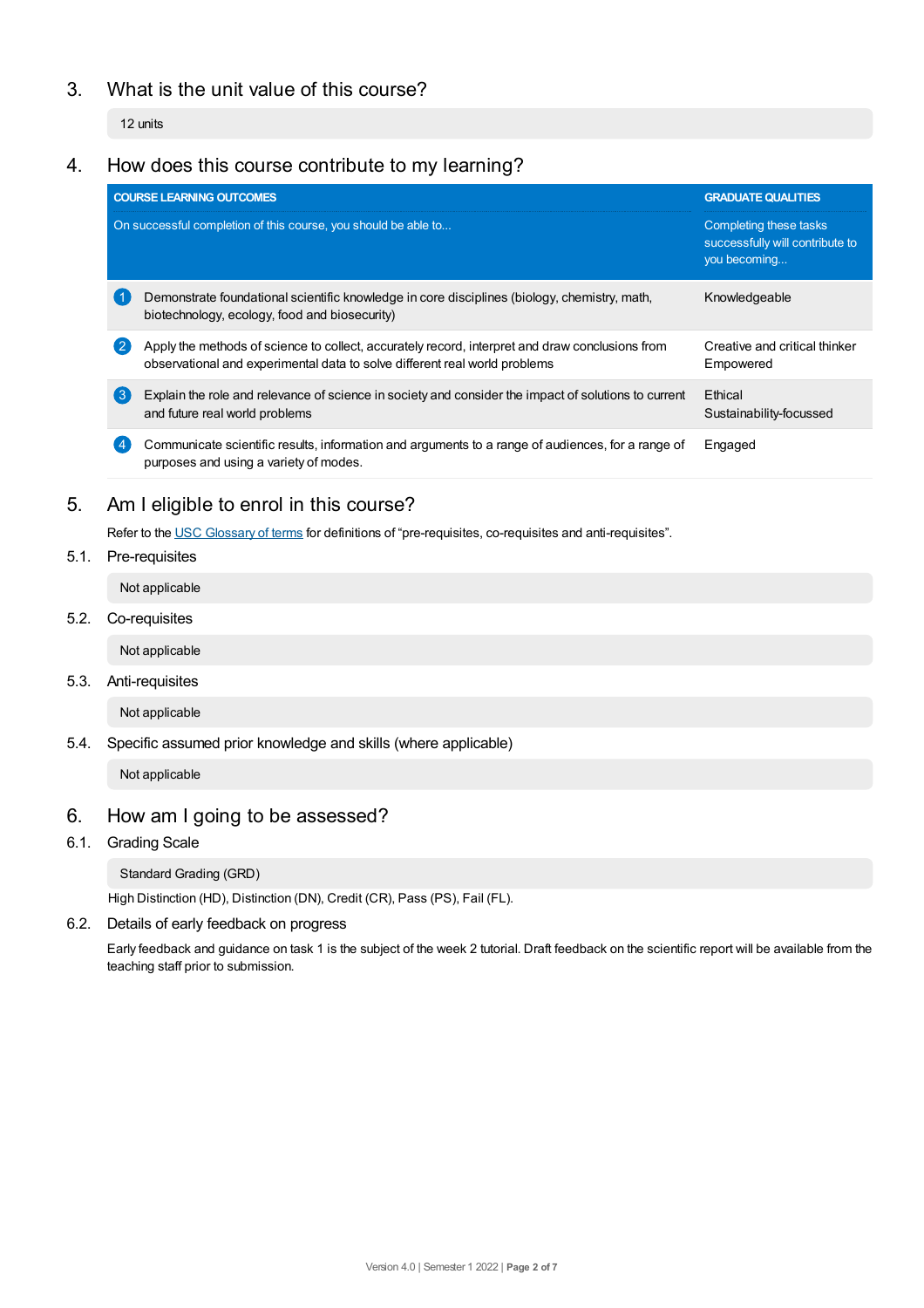## 6.3. Assessment tasks

| <b>DELIVERY</b><br><b>MODE</b> | <b>TASK</b><br>NO. | <b>ASSESSMENT</b><br><b>PRODUCT</b> | <b>INDIVIDUAL</b><br><b>OR GROUP</b> | <b>WEIGHTING</b><br>$\frac{9}{6}$ | <b>WHAT IS THE</b><br><b>DURATION /</b><br>LENGTH?                                                                                                                                | <b>WHEN SHOULD I</b><br><b>SUBMIT?</b>          | <b>WHERE SHOULD I</b><br><b>SUBMIT IT?</b>                      |
|--------------------------------|--------------------|-------------------------------------|--------------------------------------|-----------------------------------|-----------------------------------------------------------------------------------------------------------------------------------------------------------------------------------|-------------------------------------------------|-----------------------------------------------------------------|
| All                            | $\mathbf{1}$       | Oral and Written<br>Piece           | Group                                | 20%                               | Proposal: 1<br>PowerPoint<br>slide; single<br>paragraph of<br>accompanying<br>text $(5%)$<br>Submission: 5<br>PowerPoint<br>slides with<br>accompanying<br>audio or text<br>(15%) | Refer to Format                                 | Online Submission                                               |
| All                            | 2                  | Quiz/zes                            | Individual                           | 40%                               | 30 minute<br>quizzes; 10<br>multiple<br>choice<br>questions<br>each (4 x 10%<br>each)                                                                                             | Throughout teaching<br>period (refer to Format) | Online Submission                                               |
| All                            | $\mathbf{3}$       | Report                              | Individual                           | 40%                               | 2000 words                                                                                                                                                                        | Refer to Format                                 | <b>Online Assignment</b><br>Submission with<br>plagiarism check |

## **All - Assessment Task 1:** Narrated PowerPoint

| <b>GOAL:</b>     |                                                                                                                                                                                                                                                                                                                                                                                                                                                                                                                                                                                                                                                                                                                                                                                                                                                                                                                                                                                                                                                                                                                                                                                                                                                             | This task will develop your collaboration skills in presenting scientific ideas and research, culminating in a group<br>submission. Key to the exercise is working with other science students in investigating the application of a field or<br>discipline in a Mission to Mars and engaging the audience in your chosen field of study. This submission should be<br>engaging and creative but also scientifically rigorous and concise. |                                     |  |  |  |
|------------------|-------------------------------------------------------------------------------------------------------------------------------------------------------------------------------------------------------------------------------------------------------------------------------------------------------------------------------------------------------------------------------------------------------------------------------------------------------------------------------------------------------------------------------------------------------------------------------------------------------------------------------------------------------------------------------------------------------------------------------------------------------------------------------------------------------------------------------------------------------------------------------------------------------------------------------------------------------------------------------------------------------------------------------------------------------------------------------------------------------------------------------------------------------------------------------------------------------------------------------------------------------------|--------------------------------------------------------------------------------------------------------------------------------------------------------------------------------------------------------------------------------------------------------------------------------------------------------------------------------------------------------------------------------------------------------------------------------------------|-------------------------------------|--|--|--|
| <b>PRODUCT:</b>  |                                                                                                                                                                                                                                                                                                                                                                                                                                                                                                                                                                                                                                                                                                                                                                                                                                                                                                                                                                                                                                                                                                                                                                                                                                                             | Oral and Written Piece                                                                                                                                                                                                                                                                                                                                                                                                                     |                                     |  |  |  |
| <b>FORMAT:</b>   | Submit: Proposal: Week 2; Submission; Week 5. In groups of no more than four you will investigate a proposed mission to<br>the planet Mars. Choose one of the core science disciplines (biology, chemistry, mathematics, biotechnology, ecology,<br>food and biosecurity) offered at USC and consider how the discipline may be applied to a single aspect of the mission.<br>How will we get there? What spacecraft, fuels or trajectories may be used? How will humans survive the spaceflight? How<br>will we grow food or obtain water? What basic ecology could we potentially find, if any?Are there any other issues of<br>concern that you feel may be relevant to the mission? What biosecurity concerns are there? You will research and brain<br>storm in your group the foundational knowledge required for the mission in your chosen discipline, some of the interesting<br>research occurring in this field and a summary of the issues faced and possible solutions for these issues. Your group will<br>then initially provide a single PowerPoint slide as a proposal (week 2; one per group) then submit the completed<br>assessment (5 PowerPoint slides and accompanying audio or text) via Canvas (week 5; one per group). Additional |                                                                                                                                                                                                                                                                                                                                                                                                                                            |                                     |  |  |  |
|                  |                                                                                                                                                                                                                                                                                                                                                                                                                                                                                                                                                                                                                                                                                                                                                                                                                                                                                                                                                                                                                                                                                                                                                                                                                                                             | instructions and guidance will be provided via Canvas.                                                                                                                                                                                                                                                                                                                                                                                     |                                     |  |  |  |
| <b>CRITERIA:</b> | No.                                                                                                                                                                                                                                                                                                                                                                                                                                                                                                                                                                                                                                                                                                                                                                                                                                                                                                                                                                                                                                                                                                                                                                                                                                                         |                                                                                                                                                                                                                                                                                                                                                                                                                                            | <b>Learning Outcome</b><br>assessed |  |  |  |
|                  | 1                                                                                                                                                                                                                                                                                                                                                                                                                                                                                                                                                                                                                                                                                                                                                                                                                                                                                                                                                                                                                                                                                                                                                                                                                                                           | Demonstrate foundational scientific knowledge in a core discipline: use of correct<br>terminology, specific field content and applications                                                                                                                                                                                                                                                                                                 | $\bigodot$ 4                        |  |  |  |
|                  | 2                                                                                                                                                                                                                                                                                                                                                                                                                                                                                                                                                                                                                                                                                                                                                                                                                                                                                                                                                                                                                                                                                                                                                                                                                                                           | Explain the role and relevance of the chosen discipline to the proposed mission to Mars<br>and its potential application in solving current and future real world problems                                                                                                                                                                                                                                                                 | 3                                   |  |  |  |
|                  | 3                                                                                                                                                                                                                                                                                                                                                                                                                                                                                                                                                                                                                                                                                                                                                                                                                                                                                                                                                                                                                                                                                                                                                                                                                                                           | Communicate scientific information and areas of emerging research to an audience of<br>teaching staff.                                                                                                                                                                                                                                                                                                                                     | $\left( 4\right)$                   |  |  |  |
|                  | 4                                                                                                                                                                                                                                                                                                                                                                                                                                                                                                                                                                                                                                                                                                                                                                                                                                                                                                                                                                                                                                                                                                                                                                                                                                                           | Collaborate: demonstrated equity of submission among group members                                                                                                                                                                                                                                                                                                                                                                         | $\left[4\right]$                    |  |  |  |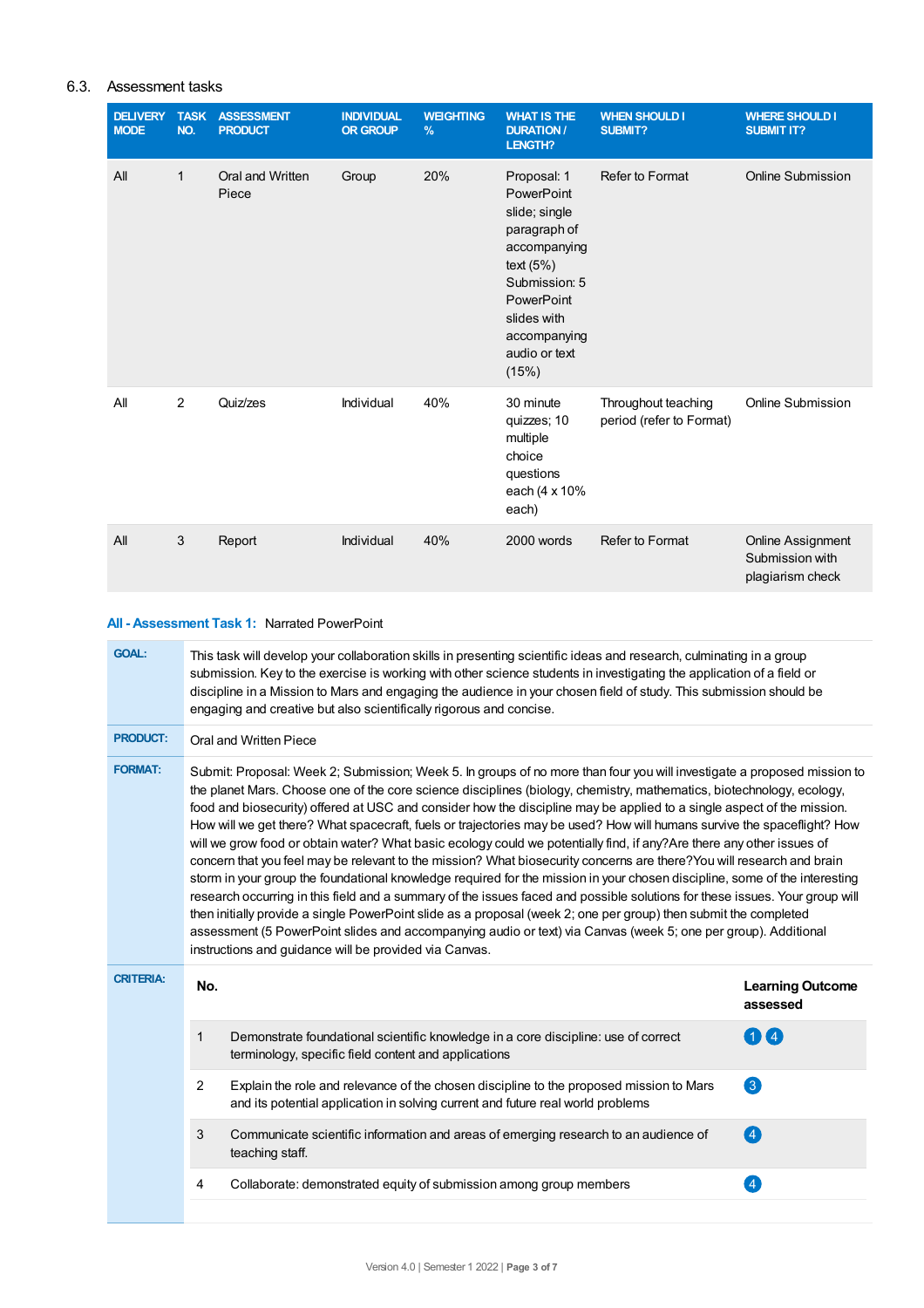# **All - Assessment Task 2:** Laboratory / Tutorial Quizzes

| <b>GOAL:</b>     | The purpose of the quizzes is to formatively assess foundational knowledge across the breadth of core science disciplines<br>presented during the first eleven weeks of the course. The quizzes will be based on the laboratory and tutorial manual and<br>the questions covered duringeach week's content. You will link this knowledge to the addressing of problems in the real<br>world - highlighting further applications that may arise from research in this area. |                                                                                                                                                     |                                     |  |  |
|------------------|----------------------------------------------------------------------------------------------------------------------------------------------------------------------------------------------------------------------------------------------------------------------------------------------------------------------------------------------------------------------------------------------------------------------------------------------------------------------------|-----------------------------------------------------------------------------------------------------------------------------------------------------|-------------------------------------|--|--|
| <b>PRODUCT:</b>  | Quiz/zes                                                                                                                                                                                                                                                                                                                                                                                                                                                                   |                                                                                                                                                     |                                     |  |  |
| <b>FORMAT:</b>   | The format for this task will be in the form of 4 separate quizzes assessing each of the specific discipline areas presented<br>during the course. Week 2 - Science Basics. Week 5 - Maths and Chemistry. Week 8 - Biology and Ecology. Week 11 -<br>Biotechnology, Food and Biosecurity. Each quiz will be open for two weeks from the opening date and will take<br>approximately 30 minutes to complete; you will be permitted three (3) attempts at each quiz.         |                                                                                                                                                     |                                     |  |  |
| <b>CRITERIA:</b> | No.                                                                                                                                                                                                                                                                                                                                                                                                                                                                        |                                                                                                                                                     | <b>Learning Outcome</b><br>assessed |  |  |
|                  | 1                                                                                                                                                                                                                                                                                                                                                                                                                                                                          | Demonstrate foundational depth and breadth of knowledge in the scientific disciplines<br>presented during the course.                               |                                     |  |  |
|                  | 2                                                                                                                                                                                                                                                                                                                                                                                                                                                                          | Apply the methods of science to answer questions and to explain the role and relevance of<br>the scientific disciplines presented during the course | $\bullet$                           |  |  |
|                  | 3                                                                                                                                                                                                                                                                                                                                                                                                                                                                          | Explain and consider the impact of solutions to current and future real world problems                                                              | 3                                   |  |  |
|                  | 4                                                                                                                                                                                                                                                                                                                                                                                                                                                                          | Demonstrate the interdependence between scientific fields                                                                                           |                                     |  |  |
|                  |                                                                                                                                                                                                                                                                                                                                                                                                                                                                            |                                                                                                                                                     |                                     |  |  |

## **All - Assessment Task 3:** Scientific Report

| <b>GOAL:</b>    | In this task you will consider the findings from one of the lab sessions held in weeks 1, 3, 5, 7, 9 or 11 and write a scientific<br>report based on the results obtained. This will allow you to complete the process of a scientific inquiry and to demonstrate<br>foundational knowledge in a core science discipline (either biology, chemistry, math, biotechnology, ecology, food or<br>biosecurity) through written communication and interpretation of scientific results.                                                                                                                                                                                                                                                                                                                                                                                                                                                                                                                                                                                                                                                                                                                                                                                                                                                                                                                                                                                                                                                                                                                                                                                                                                                                                                                                                                                                                                                                                                                                                                                                                                                                                                                                                                                                                                                                                                                      |
|-----------------|---------------------------------------------------------------------------------------------------------------------------------------------------------------------------------------------------------------------------------------------------------------------------------------------------------------------------------------------------------------------------------------------------------------------------------------------------------------------------------------------------------------------------------------------------------------------------------------------------------------------------------------------------------------------------------------------------------------------------------------------------------------------------------------------------------------------------------------------------------------------------------------------------------------------------------------------------------------------------------------------------------------------------------------------------------------------------------------------------------------------------------------------------------------------------------------------------------------------------------------------------------------------------------------------------------------------------------------------------------------------------------------------------------------------------------------------------------------------------------------------------------------------------------------------------------------------------------------------------------------------------------------------------------------------------------------------------------------------------------------------------------------------------------------------------------------------------------------------------------------------------------------------------------------------------------------------------------------------------------------------------------------------------------------------------------------------------------------------------------------------------------------------------------------------------------------------------------------------------------------------------------------------------------------------------------------------------------------------------------------------------------------------------------|
| <b>PRODUCT:</b> | Report                                                                                                                                                                                                                                                                                                                                                                                                                                                                                                                                                                                                                                                                                                                                                                                                                                                                                                                                                                                                                                                                                                                                                                                                                                                                                                                                                                                                                                                                                                                                                                                                                                                                                                                                                                                                                                                                                                                                                                                                                                                                                                                                                                                                                                                                                                                                                                                                  |
| <b>FORMAT:</b>  | Submit in week 15 (week 2 of exam period). The format for this paper will be a general 'IMRaD' report template reflecting<br>the format usually incorporated in scientific papers. It will be written individually in your own words. Additional instructions<br>and guidance will be provided via Canvas and during class. Title - Brief and specific. Introduction - The purpose of the<br>introduction is to provide a brief rationale of why the research was conducted, some background and a statement of<br>purpose for the paper. You should also detail the extent of current knowledge and include references from the scientific<br>literature. The introduction should also state what your research question / hypothesis is and explain why the project is of<br>interest.Materials and Methods - A logical, concise sequence of the materials and methods used that a fellow scientist<br>could follow to carry out the exact procedure as the one used. Results - The results section shows all the relevant findings<br>from the lab session examined. You should present a summary of the data generated (summaries belong in results; the<br>raw data (data sheets) should be included in the appendix); these should be achieved by the presentation of tables and/or<br>graphs (full standalone titles), with written text before the figure / table that refers the reader to particular results that provide<br>an indication of trends, consistencies, comparisons, anomalies etc. While you may state basic trends, you must not<br>interpret or explain the result in any way. This is what the discussion is for!Discussion - Is the most important section of<br>your report, where the results are discussed in light of your original purpose as stated in the introduction using appropriate<br>references to support your interpretations. You must interpret the outcomes and explain the processes that led to the<br>results obtained. What factors explain the variability in the results? Did the study achieve the objectives stated? Did the<br>study concur with others or not? What were the limitations of the study and how could they be improved? Summary -<br>conclusions - what is the relevance of this research for both the scientific community and wider society? Referencing - In<br>text and reference list as appropriate to specific discipline |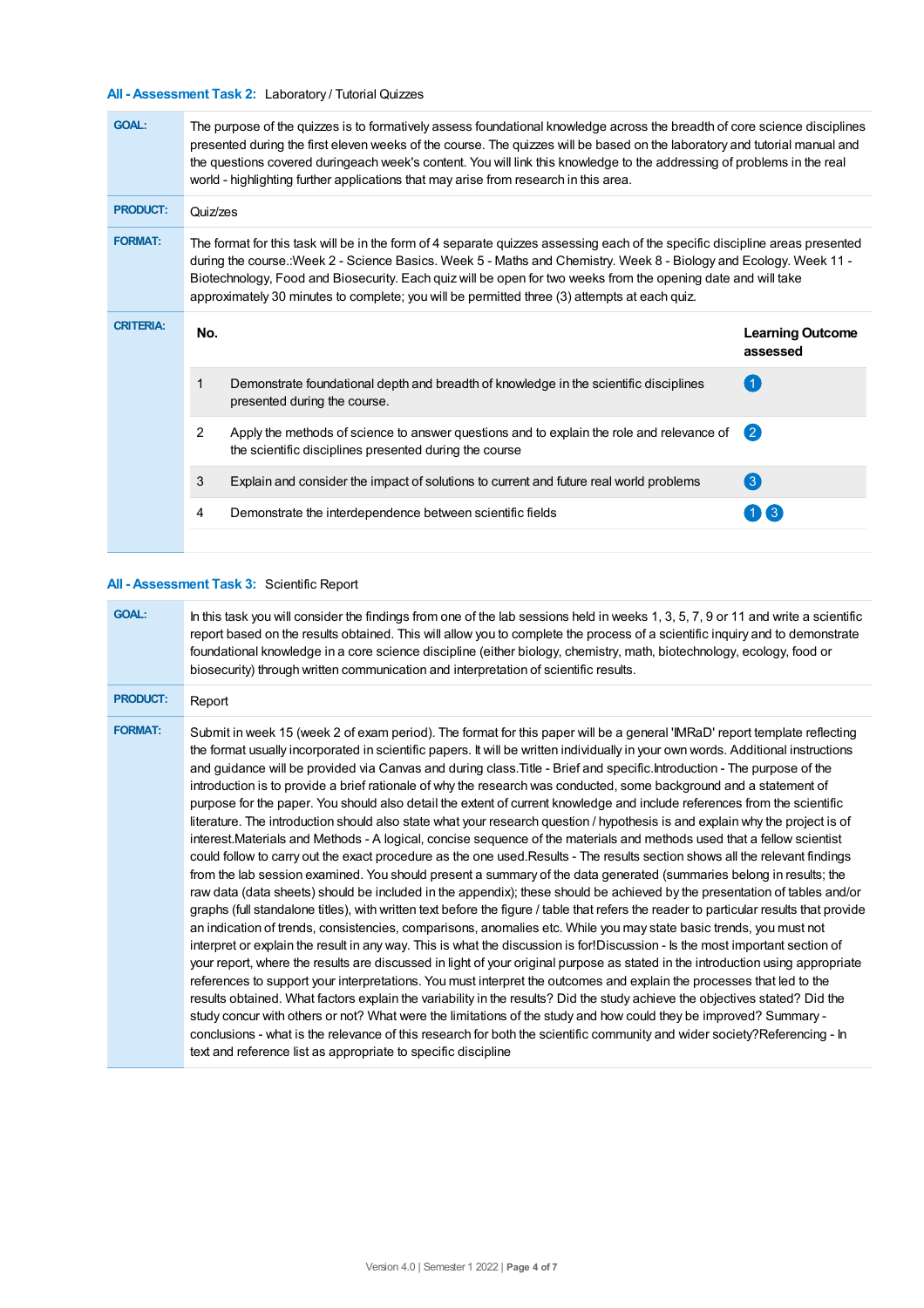| <b>CRITERIA:</b> | No. |                                                                                                                                          | <b>Learning Outcome</b><br>assessed |
|------------------|-----|------------------------------------------------------------------------------------------------------------------------------------------|-------------------------------------|
|                  |     | Demonstrate foundational knowledge in science                                                                                            | 024                                 |
|                  | 2   | Use correct terminology and specific content of your chosen discipline                                                                   |                                     |
|                  | 3   | Use scientific writing style to convey knowledge, explain processes, interpret results and<br>provide ideas for improving future studies | 【4                                  |
|                  | 4   | Explain the relevance of the research to the scientific community                                                                        | $\mathbf{3}$                        |
|                  | 5   | Use the appropriate scientific references.                                                                                               | 24                                  |
|                  |     |                                                                                                                                          |                                     |

# 7. Directed study hours

A 12-unit course will have total of 150 learning hours which will include directed study hours (including online if required), self-directed learning and completion of assessable tasks. Directed study hours may vary by location. Student workload is calculated at 12.5 learning hours per one unit.

# 8. What resources do I need to undertake this course?

Please note: Course information, including specific information of recommended readings, learning activities, resources, weekly readings, etc. are available on the course Canvas site– Please log in as soon as possible.

## 8.1. Prescribed text(s) or course reader

There are no required/recommended resources for this course.

## 8.2. Specific requirements

Nil

# 9. How are risks managed in this course?

Risk assessments have been performed for all laboratory classes and a moderate level of health and safety risk exists. Moderate risks are those associated with laboratory work such as working with chemicals and hazardous substances. You will be required to undertake laboratory induction training and it is also your responsibility to review course material, search online, discuss with lecturers and peers and understand the health and safety risks associated with your specific course of study and to familiarise yourself with the University's general health and safety principles by reviewing the online [induction](https://online.usc.edu.au/webapps/blackboard/content/listContentEditable.jsp?content_id=_632657_1&course_id=_14432_1) training for students, and following the instructions of the University staff

# 10. What administrative information is relevant to this course?

# 10.1. Assessment: Academic Integrity

Academic integrity is the ethical standard of university participation. It ensures that students graduate as a result of proving they are competent in their discipline. This is integral in maintaining the value of academic qualifications. Each industry has expectations and standards of the skills and knowledge within that discipline and these are reflected in assessment.

Academic integrity means that you do not engage in any activity that is considered to be academic fraud; including plagiarism, collusion or outsourcing any part of any assessment item to any other person. You are expected to be honest and ethical by completing all work yourself and indicating in your work which ideas and information were developed by you and which were taken from others. You cannot provide your assessment work to others.You are also expected to provide evidence of wide and critical reading, usually by using appropriate academic references.

In order to minimise incidents of academic fraud, this course may require that some of its assessment tasks, when submitted to Canvas, are electronically checked through Turnitin. This software allows for text comparisons to be made between your submitted assessment item and all other work to which Turnitin has access.

## 10.2. Assessment: Additional Requirements

Eligibility for Supplementary Assessment

Your eligibility for supplementary assessment in a course is dependent of the following conditions applying:

The final mark is in the percentage range 47% to 49.4% The course is graded using the Standard Grading scale You have not failed an assessment task in the course due to academic misconduct